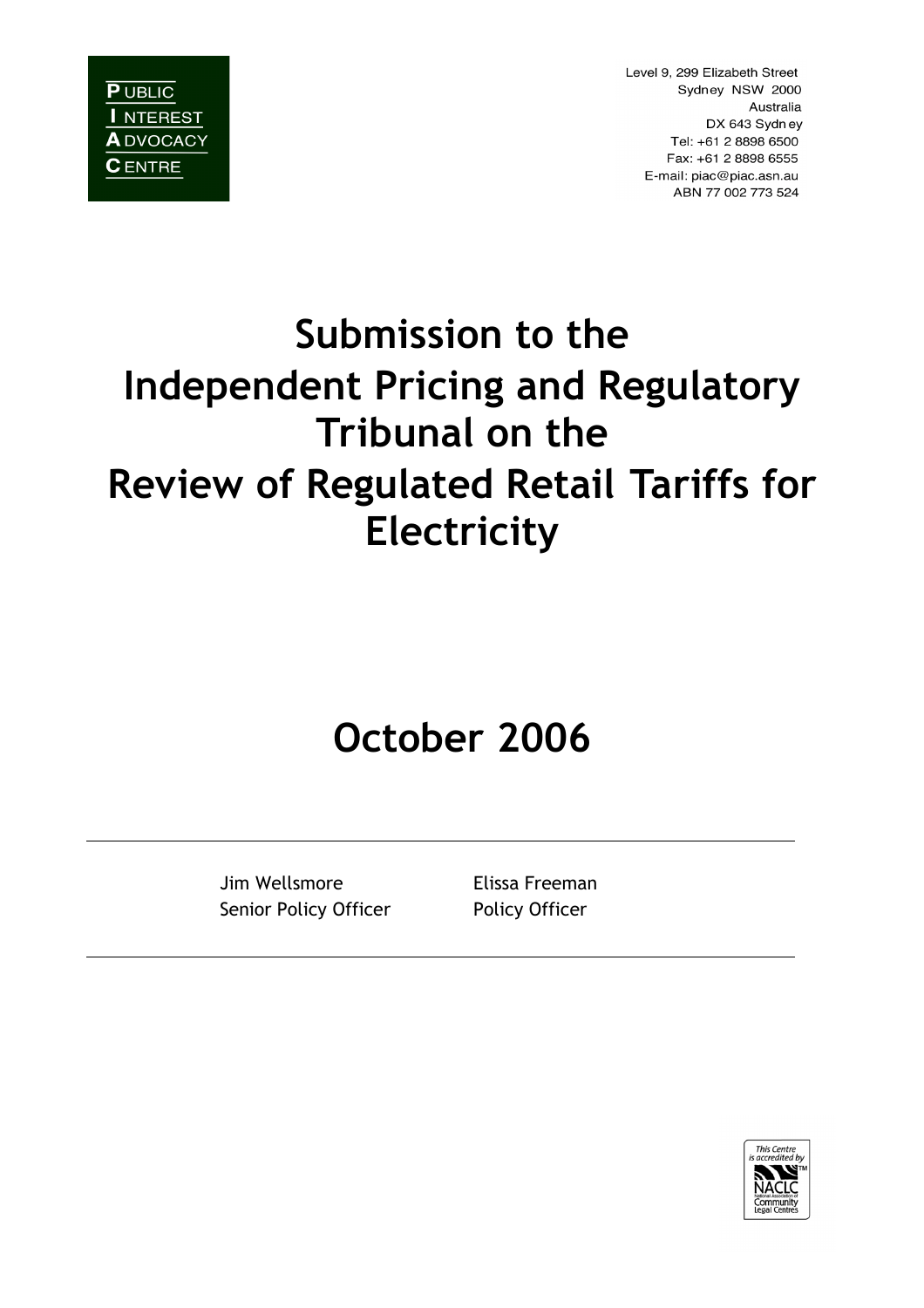#### **Introduction**

The Public Interest Advocacy Centre (PIAC) seeks to promote a just and democratic society by making strategic interventions on public interest issues.

PIAC is an independent, non-profit law and policy organisation that identifies public interest issues and works co-operatively with other organisations to advocate for individuals and groups affected.

In making strategic interventions on public interest issues PIAC seeks to:

- expose unjust or unsafe practices, deficient laws or policies;<br>• promote accountable, transparent and responsive government
- promote accountable, transparent and responsive government;
- encourage, influence and inform public debate;
- promote the development of law—both statutory and common—that reflects the public interest; and
- develop community organisations to pursue the interests of the communities they represent.

Established in July 1982 as an initiative of the Law Foundation of New South Wales, with support from the NSW Legal Aid Commission, PIAC was the first, and remains the only, broadly-based public interest legal centre in Australia. Financial support for PIAC comes primarily from the NSW Public Purpose Fund and the Commonwealth and State Community Legal Centre Funding Program. PIAC generates approximately forty per cent of its income from project and case grants, seminars, consultancy fees, donations and recovery of costs in legal actions.

#### **Utility Consumers Advocacy Program**

The Utility Consumers' Advocacy Program (UCAP) was funded in 1998 by the NSW Government to develop policy and advocate in the interests of residential consumers, particularly low-income consumers, in the NSW energy and water industries. The project is based at the Public Interest Advocacy Centre. UCAP staff receive broad policy direction from a community based Reference Group. This includes representatives from the following organisations/population groups:

- Council of Social Service of NSW (NCOSS);
- Tenants Union:
- Combined Pensioners and Superannuants Association of NSW (CPSA);
- Australian Consumers' Association (ACA);
- Park and Village Service;
- Rural and remote consumers; and
- Institute of Sustainable Futures, University of Technology.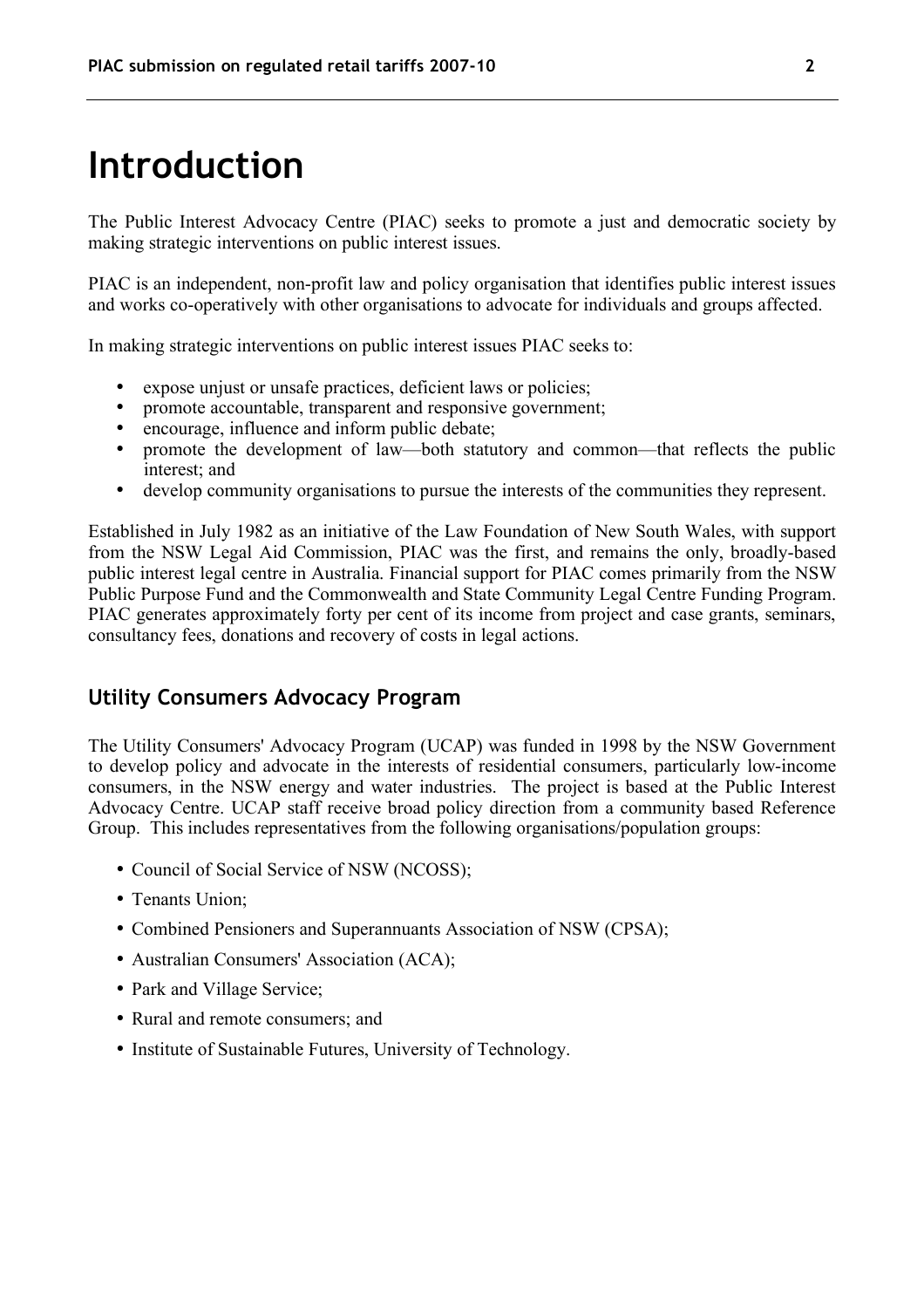#### **1. Retailer hardship programs**

PIAC acknowledges the efforts of the incumbent energy retailers, and those of some new entrant businesses, over recent years to develop and implement effective programs for assisting customers in financial hardship. We have campaigned over a number of years to have the retailers accept their responsibility in this area and reduce their previous reliance on disconnections to deal with customer indebtedness. It is reasonable that the incumbent retailers should seek to highlight their progress in this regard.

Further, given the likelihood of significant price rises following this review of standard tariffs it is pleasing that the retailers have anticipated the impact on customers facing difficult financial circumstances. In our view it is deeply disappointing that this consideration was not allowed for by the NSW Government in setting the terms of reference for the review.

A central concern for PIAC is the interests of low-income households with respect to utility services. We expect the outcomes of this review to impose extra burdens on these households in particular.

It is important, however, that the Tribunal understands that the operation of these hardship programs by the individual retail businesses is not a justification for increase in the level of regulated prices. These programs operate to mitigate the impact of price rises for an essential service. They do not imply that such price increases are reasonable or appropriate.

The view taken by our community-based stakeholders is that to promote retailer hardship programs as part of a case for higher tariffs leads to the suggestion that these schemes operate merely to assist customers to pay those higher prices. This would be a cynical approach to hardship programs and we believe it is unfortunate that such an implication might be drawn from the submissions made by the energy retailers.

The increases in standard tariffs will affect the great majority of NSW consumers. Protecting lowincome households from the worst of these impacts is an important aim. However, the policies behind these price increases and their size involve a much wider range of public interest considerations. The views we express in the course of this review seek to deal with a number of those wider issues.

Our concerns at the likelihood of increases in the price of electricity are not assuaged by reference to retailer hardship programs.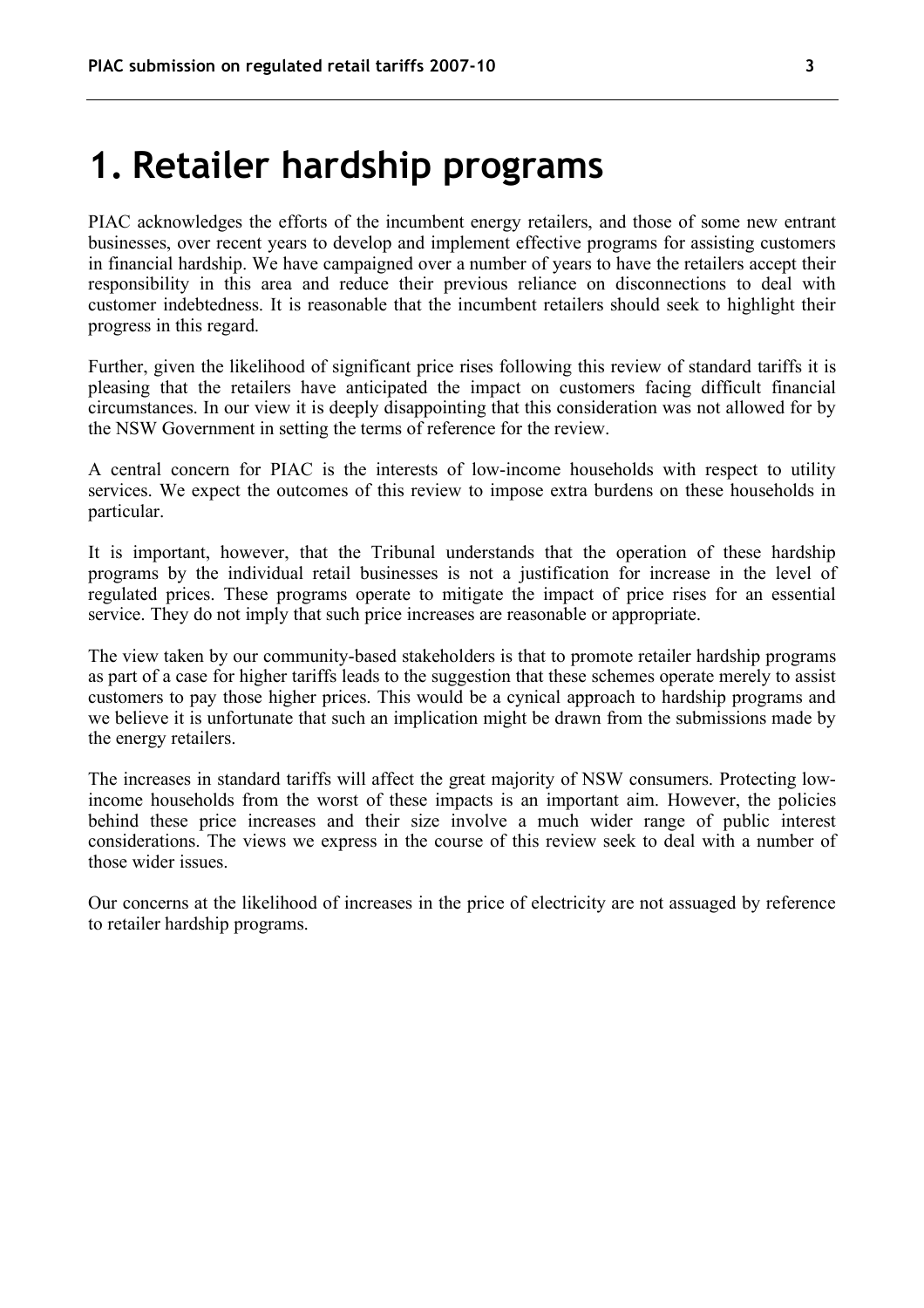#### **2. Phase-out of retail price regulation**

We note that the NSW Government has determined to phase out retail price regulation for small users of energy. However, we also note that the jurisdictions have agreed to a process whereby the abolition of price protection is to follow a series of reviews to be conducted by the Australian Energy Market Commission (AEMC) into the effectiveness of energy retail competition.<sup>1</sup>

Those reviews are to be conducted using a set of criteria that have been subjected to wide public consultation. We note that this level of consultation was not provided by the NSW Government when formulating the terms of reference for this review.

Furthermore, those criteria are broadly based and, with some minor amendments as have been proposed by stakeholder submissions, will bring a diverse set of information to be considered in a decision about the effectiveness, or otherwise, of retail energy competition.

The terms of reference provided to the Tribunal for this determination seem to us to be inappropriate in that they represent a decision to abolish price controls before any review has been conducted into the capacity for retail competition to deliver the supposed protections needed by a large number of residential consumers. The strong view of PIAC is that the terms of reference given to the Tribunal do not in any way permit a decision to be made about the current effectiveness of retail competition in NSW or to assess the likely impact of the move towards deregulated prices on NSW households.

This view is strengthened by the Tribunal having indicated it will base its assessment of FRC on the views of the energy retailers and the information they make available. The likely exclusion of consumers and community organisations such as PIAC from the review of FRC is a serious flaw in the Tribunal's approach. Moreover, given the likelihood that the retailers will provide their information only on a confidential basis, consumers will have no reason for relying on the results of such an assessment.

We draw the attention of the Tribunal to:

- the low rate of customer churn in NSW, evidenced by the data submitted by the incumbent retailers;
- recently published research<sup>2</sup> showing the poor distribution of gains and losses by consumers under FRC in Victoria;
- the correlation between higher rates of churn in South Australia and massive price rises introduced at the commencement of FRC;
- research in the United Kingdom<sup>3</sup> which suggests that even with churn rates as high as  $50\%$ many customers are paying prices as much as 33% above the 'competitive level'.

 <sup>1</sup> Ministerial Council on Energy, *Communiqué* <sup>19</sup> May, <sup>2006</sup>

<sup>&</sup>lt;sup>2</sup> Consumer Law Centre Victoria (CLCV) and Centre for the Study of Privatisation and Public Accountability, *Electricity Reform in Victoria: Outcomes for Consumers*, February 2006

<sup>&</sup>lt;sup>3</sup> Waddams Price, C. et al, 'Consumer Choice And Competition Policy: A Study Of UK Energy Markets' in *The Economic Journal*, 115 (October 2005)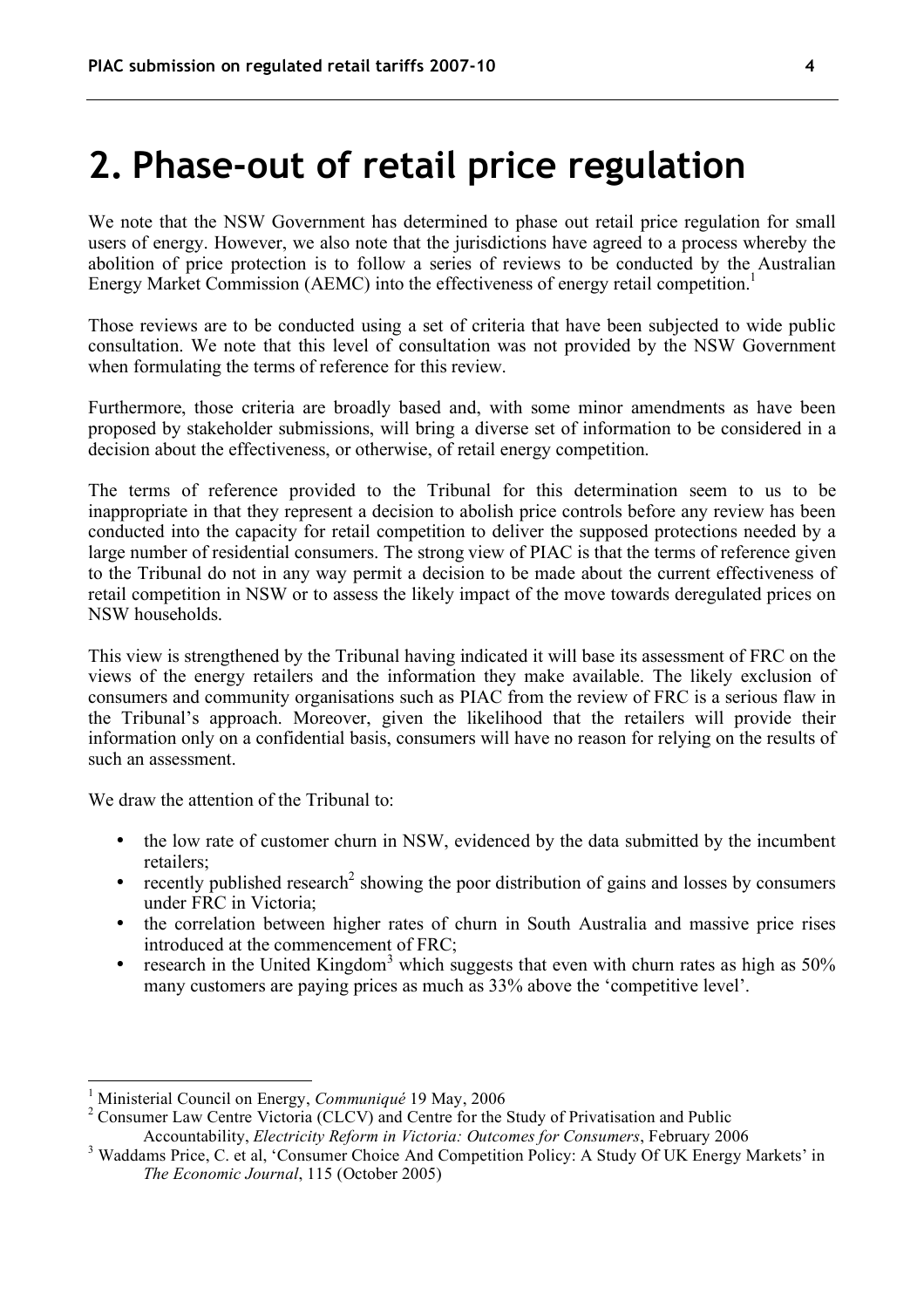However, as we have noted above, a valid assessment of the effectiveness or the extent of retail competition in NSW will require a wider range of information than crude (possibly inaccurate) data about customer churn.

Thus, it is difficult for PIAC to comment on an appropriate form of regulation for retail prices looking forward to the abolition of price controls. We note, however, the preference expressed by many consumers for simple, basic tariffs. This has been expressed by PIAC's community-based stakeholders. It is echoed in research published by the Essential Services Commission of South Australia (ESCOSA). We believe it also is reflected in the recent decision of Country Energy to redesign their residential distribution tariffs with the removal of the distinction between 'urban' and 'non-urban' customers.

PIAC supports the continuation of a price ceiling or cap determined by the N+R formula. We accept that this does not provide anything like simple and transparent prices and is a long way from postage stamp pricing supported by the NSW Government in the metropolitan water industry. However, given the cumulative effect of a series of policy and regulatory decisions, we believe this is the best that can be done for household consumers in the next determination.

We note this would be in line with the terms of reference provide for this review insofar as the Tribunal has been asked to consider simplifying the regulated tariff structures.

PIAC does not support calls for the introduction of a weighted average price cap (WAPC) for regulated retail prices. The effect on prices of a retail WAPC in addition to the WAPC for distribution charges is difficult to predict but clearly it would have the potential to create an increasing divergence in the prices faced by residential customers. This approach would remove much of the remaining transparency of pricing decisions for electricity and mean individual customers would have almost no chance of understanding their prices. Any price signal supposedly created under this form of regulation would be interpreted by customers as little more than a crude rise in the total price.

#### **3. ETEF and cost-reflective tariffs**

The strong preference of PIAC is for the effect of the phasing out of the Electricity Tariff Equalisation Fund (ETEF) to be applied to standard tariffs gradually over the course of this next determination. That is, any increase in customer prices for electricity which result from the phaseout of ETEF ought to be implemented through changes to the price path which mirror the step changes in the support for retail load from the Fund.

In practice this will be easier to implement if these changes are achieved on an annual basis, with the steps in any one year being aggregated into a single change in the price path. This would avoid the problem of intra-year price increases. It may be appropriate for the price path to implement these price increases at the start of each financial year, in advance of the steps in the roll-off of the ETEF to be achieved during that year.

PIAC is opposed to consumers being exposed to the full effect of the ETEF phase-out at the beginning of the next regulatory period largely because of the potential this will have for contributing to price shocks. Already NSW households are seeing significant rises in cost of electricity due to increases in distribution charges approved by the Tribunal (including as a result of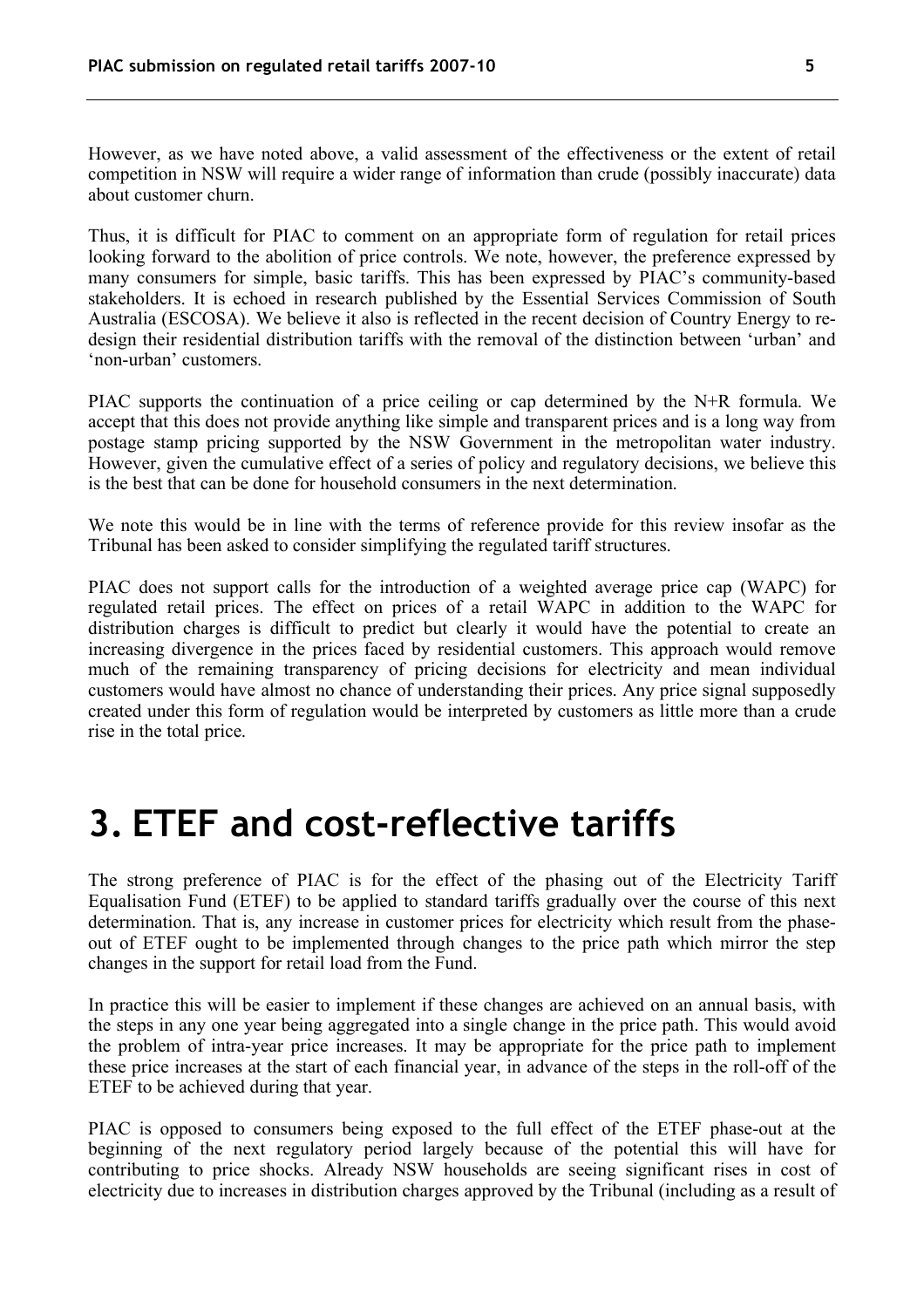licence changes mandated by the NSW Government). We expect the next determination to add further significant increases in costs for many NSW households apart from those associated with the phase-out of ETEF.

A further concern with the rate at which these costs are passed on to consumers is that retail competition, so often suggested as mitigation for rises in the cost of electricity, will increase only slowly (if at all) throughout the period of the next determination. This means that a large majority of residential users in NSW will have few (or no) opportunities to offset the overall rise in electricity prices by exercising choice of supplier.

PIAC understands the policy problem that lies behind the question of cost reflective tariffs in relation to the phase-out of ETEF. However, we see this discussion as pointing to the poor thinking behind the NSW Government's policy of seeking to drive more dynamic retail competition. The cost of hedging, then, is of particular interest to residential consumers. We will make further comment on this below.

#### **4. Roll-out of ToU meters**

Time-of-use (ToU) meters are not mentioned explicitly in the terms of reference for this review. PIAC believes the Tribunal needs to clarify why it has chosen to raise questions about these meters.

It is true that ToU metering may have demand management benefits. Certainly this is the claim put forward by some proponents of this technology. It also is a proposition being tested by a series of trials of these meters currently being undertaken, or soon to be commenced, by the NSW distribution businesses. Some parties in the debate about metering have been eager to make claims about the preliminary results of trials already underway. However it remains to be seen whether these claims are, in fact, justified by the actual results and the extent to which demand management may result from the introduction of ToU meters.

In the absence of rigorous information from trials we assert it is too early to base regulatory decisions on the assumption that ToU metering as a generic concept will result in positive demand management outcomes. Likewise, it is too early to tell whether ToU metering can deliver benefits for consumers generally, rather than a minority of households with the opportunity and the capacity to take advantage of the tariff structures.

More to the point, analysis undertaken by  $\text{PIAC}^4$  indicates that the case for ToU metering can be as much about cost-recovery as demand management.

For these reasons we believe it is preferable for the regulator to defer any critical decisions on tariff design intended to extend the offering of ToU tariffs to residential users.

We are aware of the decision by the Council of Australian Governments (CoAG) to pursue the development of policy and regulation, which would facilitate the more widespread introduction of ToU meters. Again, that process is far from being completed. In such circumstances the appropriate role for the Tribunal would be to collect information and views of relevance to the task of the CoAG working party. For example, the role of retailers is a critical question to the more widespread introduction of tariffs based on ToU meters and information about their willingness, or

 <sup>4</sup> PIAC, *Paying for what?: the impact of utility tariff structures*, UCAP Occasional Policy Paper No.8, March 2006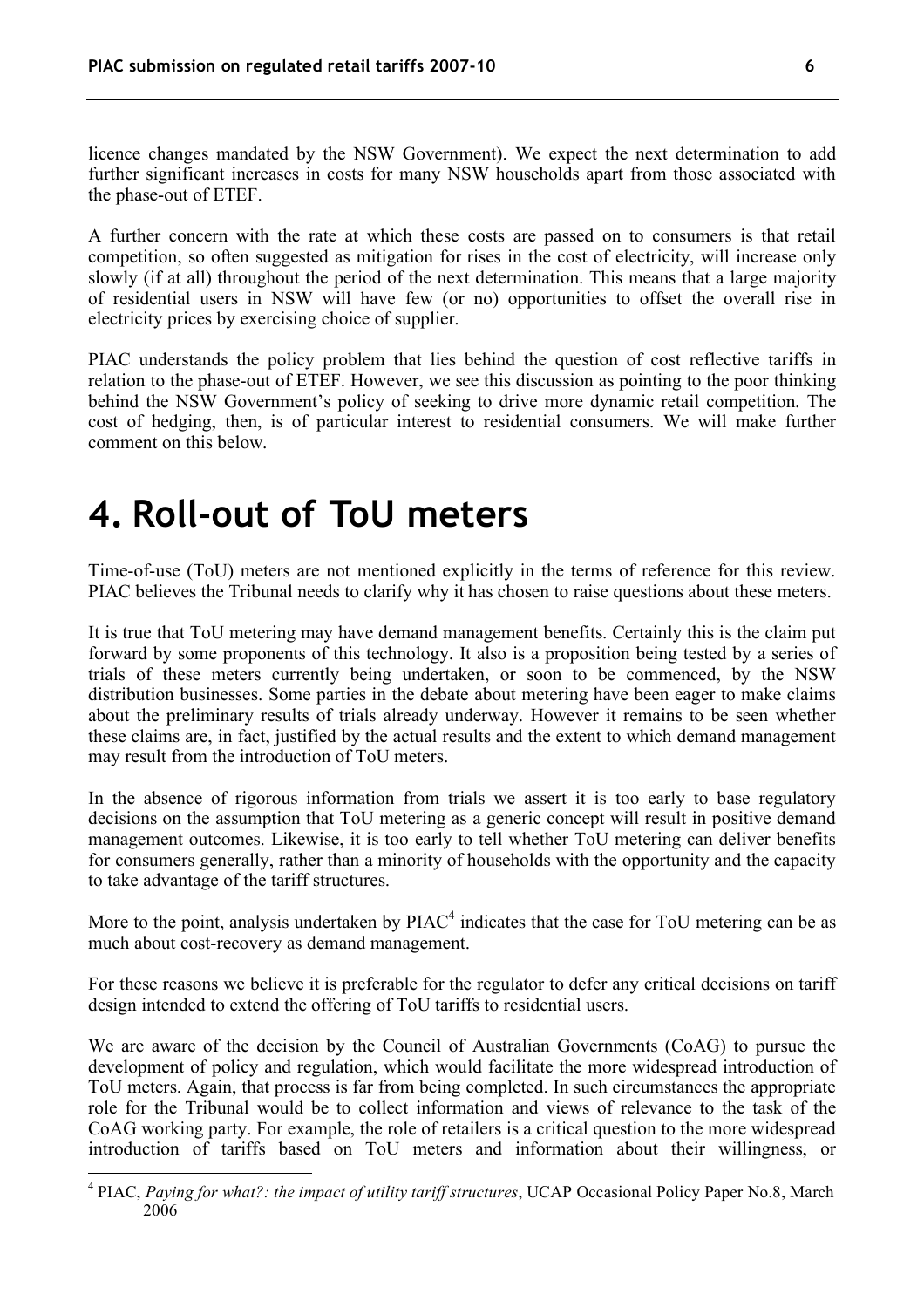preparedness, to use ToU pricing would be of greater value than an attempt by the Tribunal to dictate tariff structures it might hope would facilitate the uptake of new meters. It is not necessary that this task of assessing the stance of retailers be undertaken in conjunction with a review of regulated retail prices in NSW.

Short of a compelling case being established that there are clear customer benefits from the introduction of ToU structures to regulated prices, the view of PIAC is that ToU tariffs remain appropriate in the contestable segment of the market but are not consistent with the needs of the community in relation to standard retail supply of electricity.

We also would appreciate the Tribunal clarifying its view on demand management as a policy aim. That is, whether demand management is central to economic regulation or is instead rooted in the pursuit of environmental benefits. PIAC does not object to the Tribunal seeking to capture important elements of the public interest by considering and encouraging appropriate demand management measures by the electricity supply industry. On the other hand, we note that at times the Tribunal has been firm in the view that matters of non-economic regulation are outside its responsibility. For example, the Tribunal has been reluctant to place much weight on matters of social equity, relying instead on a claim that these concerns more rightly fall into the domain of Government policy.

Demand management clearly can have a place in economic regulation. There is good evidence that appropriate demand management can result in economic benefits for the electricity supply industry and for its customers. Despite this we observe there has been only a slow introduction of demand management in the NSW electricity industry, due largely to the reluctance of the supply businesses.

PIAC takes the view that if demand management, and particularly the widespread introduction of ToU metering, is to be pursued on economic grounds then it is imperative that proposals for meter roll-outs are assessed on economic grounds – that is, for their costs and benefits. At this point there has been no definitive assessment of the costs and benefits to consumers from ToU metering nor, indeed, a policy decision by governments in NSW or the Commonwealth to mandate these tariffs.

To this end we oppose the notion that the standard retailers should be have the discretion to move standard customers on a regulated tariff to a time-of-use tariff. This clearly would have the effect of undermining the current policy of providing all electricity consumers using less than 160MWh per year the choice of a regulated, non-market tariff for their electricity.

## **5. Options for the form of regulation**

As noted above, PIAC supports the retention of the N+R form of regulation for standard retail tariffs. This approach is consistent with the role of standard tariffs since it:

- offers a less complex or 'vanilla' tariff for consumers who do not choose are unable to enter the competitive market;
- provides protection for customers who do not wish or are unable to enter the competitive market;
- allows for the pass through to customers of costs not derived from energy retail functions; and
- enables a clearer identification of tariffs that are under-recovering or over-recovering by comparison with the target tariffs.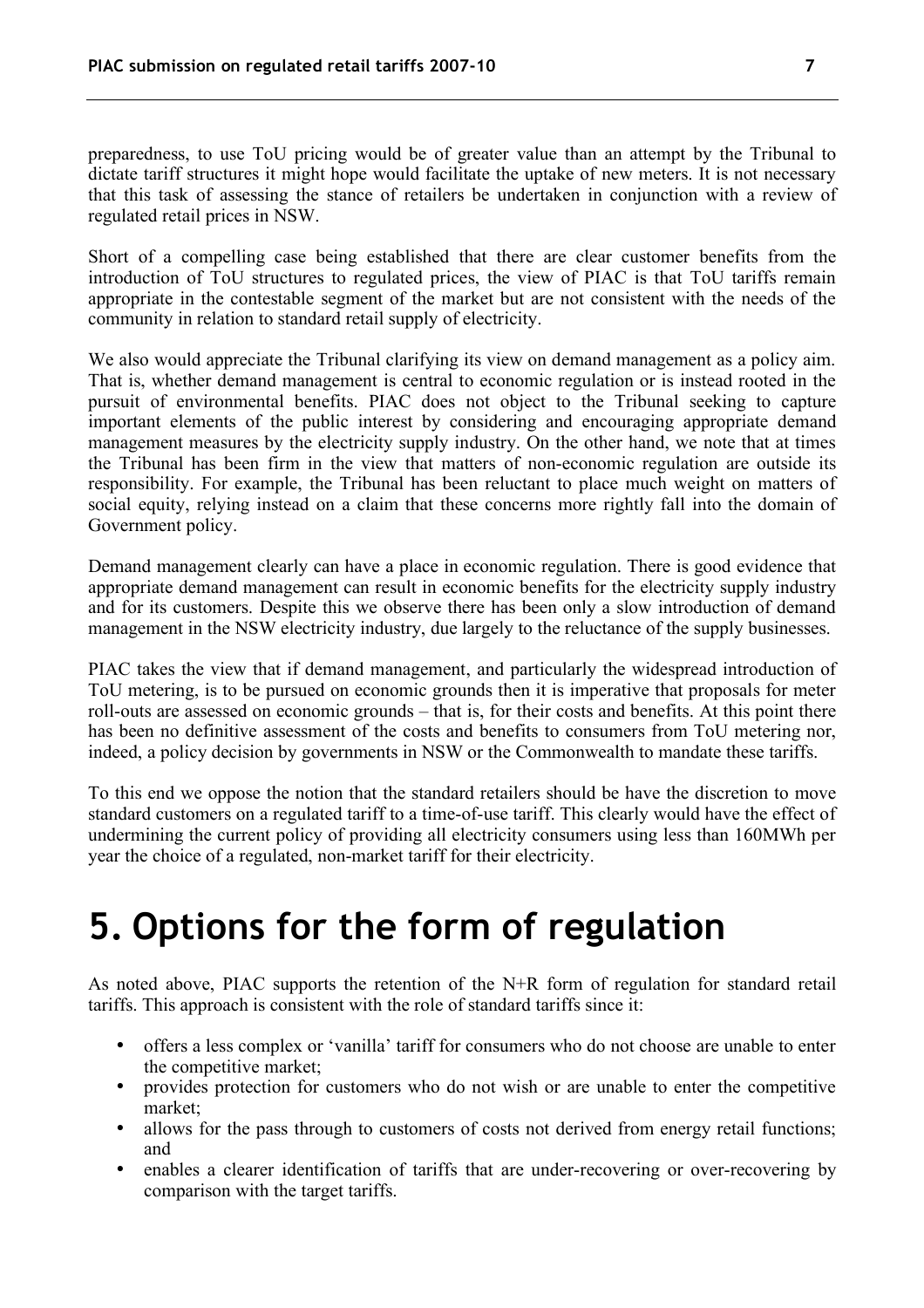We note that the terms of reference are intended to promote a transition away from the provision of the standard tariff. That is, it is envisaged that soon after the conclusion of the next regulatory period NSW consumers will cease to be offered any regulated price protection.

The view of PIAC is that accomplishing this transition will be complex given the many elements that need to be taken into account in the design of standard tariffs. Moreover, this process needs to be based on more than simply exposing consumers to tariffs which are believed to be more reflective of the tariff structures which might be chosen by electricity retailers in the future.

Tariff innovation may lead to a greater exercise of consumer choice on the part of some NSW households. Our view, however, is that the strongest incentives for customers to exercise choice in the competitive market will come price signals in the form of significant price rises. Certainly price pressures will affect a larger number of consumers than, for example, innovative tariffs being offered by competing retailers. We believe there is evidence for this view in research into FRC (including that commissioned in the past by the Tribunal and more recently by the retailers) and in observation of jurisdictions which are experiencing higher rates of churn than NSW (the best example being South Australia).

Furthermore, this view is implicit in the terms of reference established for this review since these primarily are focused on introducing higher retail costs and bringing price headroom to the NSW retail energy market.

The point is that prices will be rising under the next determination and for some customers perhaps rising by a considerable amount. We do not think there can be benefit for consumers in this environment to have more complex tariffs or more confusing choices around the supply of an essential service.

As noted above, PIAC does not support the introduction of a weighted average price cap (WAPC) approach to designing standard tariffs. The basis of the WAPC approach is the use of cost allocation models that rely on arbitrary decisions about the sharing of costs between customer classes. The critical aspect of this model is the 'subsidy free zone' defined by the bounds of marginal and standalone costs. Our view is that this 'zone' is so wide as to render meaningless the notion that a customer can determine whether their prices reflect the actual costs involved in their use of the distribution network

In this sense, then, introducing a WAPC approach to the standard tariff would be intended to provide a proxy for the pricing decisions of retailers in a market with more dynamic competition. As we have argued above, however, this is not a reasonable approach given the higher prices it is likely residential customers will see during the next regulatory period.

Our response to the proposal for a 'targeted average price cap' is based on these same considerations. We are concerned that the impact on customers will largely be the same whether target tariffs are determined by a WAPC approach or a targeted average price cap. EnergyAustralia has made a number of strong points in support of its proposal for this new approach. However, the position of PIAC is that the essential characteristics of the standard tariff should be preserved for the next regulatory period or until such time as the NSW Government formally abolishes price protection.

The proposal from Country Energy for a target based on revenue rather than individual tariffs has considerable merit. This is especially the case for Country Energy. As we understand the proposal it could provide a fairly simple solution to the ongoing problem of some tariffs being set at levels that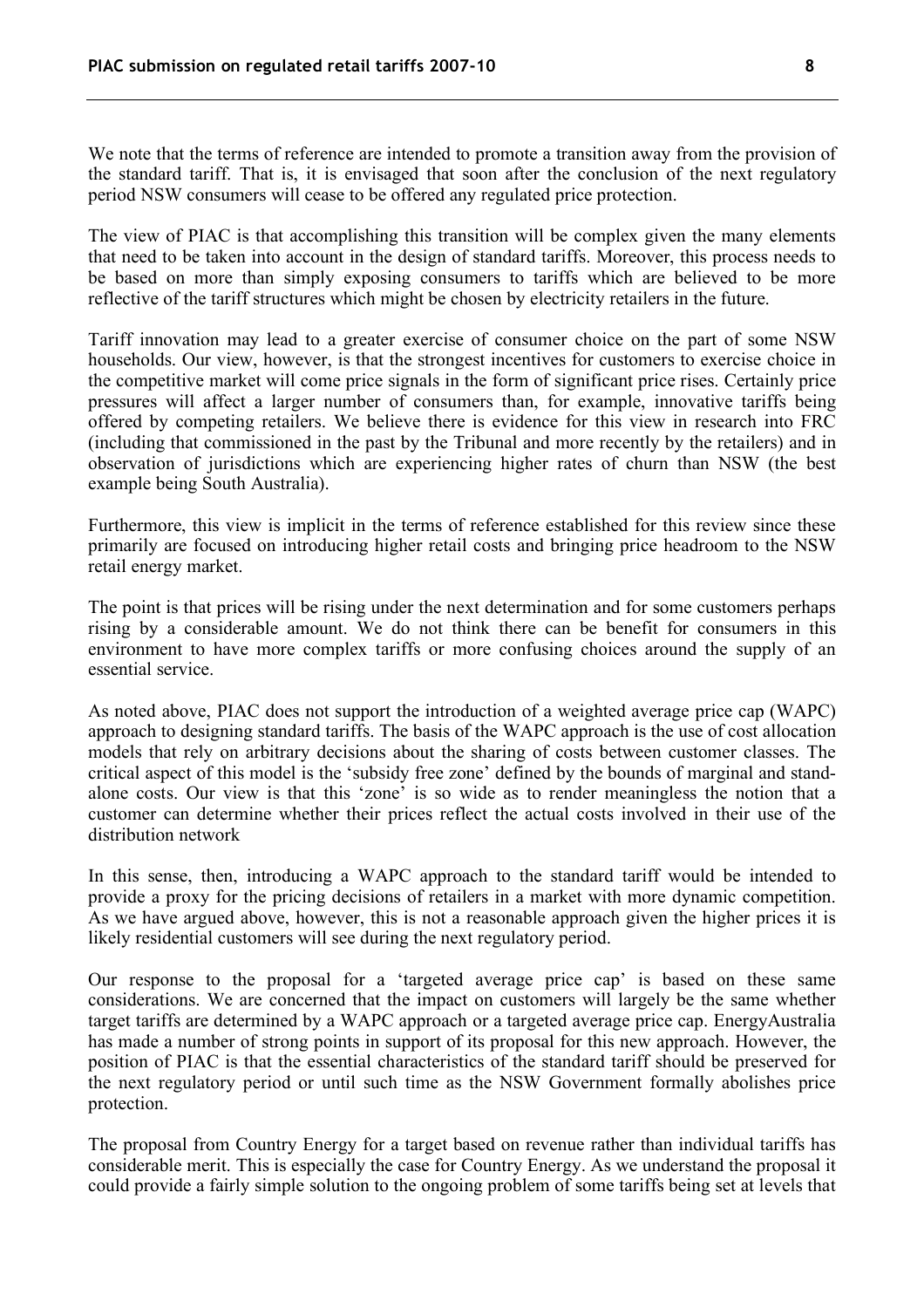are significantly below cost recovery. Yet, we question whether in practice there is little to set this model apart from a WAPC approach.

PIAC does not support the relaxation of side constraints as part of the introduction of a target revenue approach. We do not see how consumers will benefit by standard tariffs being weakened by making them more closely resemble tariffs in a competitive market. The point of providing consumers with the choice of standard tariffs is that these tariffs exist alongside the offers made in the competitive market. The NSW Government intends to remove this choice after the next regulatory period, supposedly because at that time the competitive market will be so developed as to offer adequate protection from price exploitation. Since it is clear this condition does not yet exist there can be no compelling case to undermine standard tariffs by dramatically weakening side constraints.

PIAC does consider it may be appropriate to alter the  $N + R$  approach by permitting a full pass through of changes to distribution charges. Further comment on this option is provided below.

#### **6. Opt-in standard tariffs not acceptable**

PIAC does not support the proposal requiring existing standard retail customers to 'opt-in' to regulated tariffs. Given that the vast bulk of NSW households currently receive electricity supply via regulated standard tariffs the introduction of such a requirement would require considerable effort and resources, particularly in establishing a mechanism whereby the choice to opt-in could be exercised.

In effect, this proposal is aimed introducing a mild price shock to encourage consumers to consider a wider range of retail energy products and retailers. We view it as a thinly disguised attempt to manipulate churn rates.

Under this approach incumbent retailers would have clear incentives to have as few customers as possible return to a regulated standard tariff. We do not have confidence that the current marketing strategies of energy retailers are adequate to meet the needs of the majority of customers.

It is claimed by many that in the long run effective competition will restrain the retailers from acting in ways which are economically or socially unacceptable – ie. by taking advantage of consumers. We do not think that this case is made out as well as some would claim. For example, research in the United Kingdom (cited above) suggests that a considerable proportion of customers will remain vulnerable in respect of essential services even in markets where competition is adjudged to be effective. Proponents of the view that competition will constrain retailer behaviour also tend to ignore the evidence of price shadowing by competitors in some markets.

The critical point, however, is that competition is not so well developed in the NSW retail energy market that it can function to protect the majority of consumers. Instead we are forced to rely on a *Marketing Code of Practice* that is not easily enforceable and is characterised by a significant level of breaches by retailers.

In these circumstances requiring customers to opt-in to a standard tariff would amount to a very sizeable disbenefit.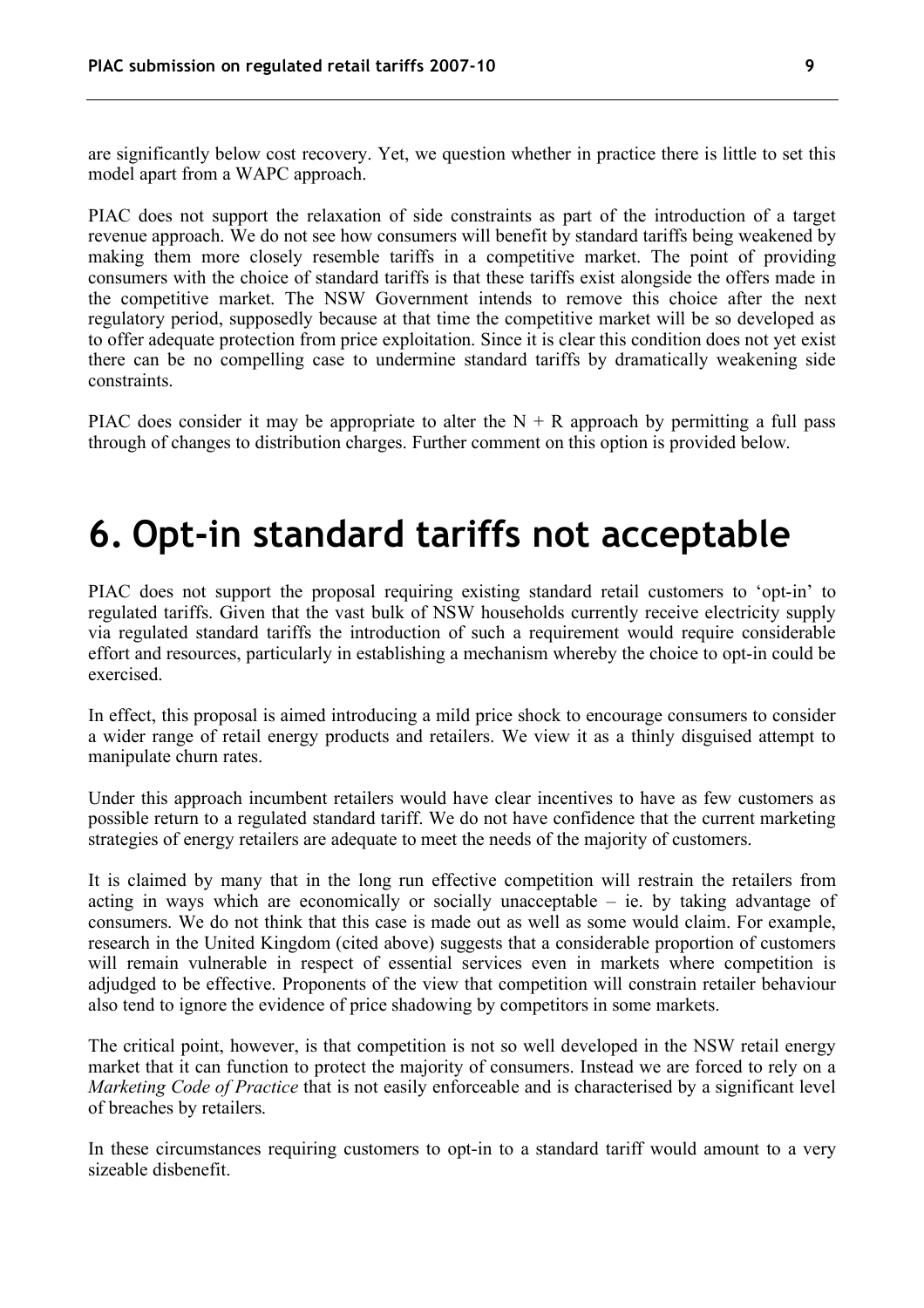#### **7. Price constraints**

PIAC continues to give strong support to the retention of side constraints in regulated tariffs as well as in the network tariffs dealt with by other determinations of the Tribunal. We endorse the point made by the Tribunal that the aim of these constraints on price rises is to protect consumers from rapid increases in the price of essential services such as electricity. Furthermore, we note the benefit to households of side constraints where these act as a limit on the difficulties faced by some households in managing often concurrent rises in prices for energy, water and other goods and services.

In the case of regulated retail tariffs we recognise that side constraints have made it difficult for the standard retailers to raise their revenue to the target level identified by the Tribunal. On the other hand, it seems that the retailers are earning revenue that is only slightly under the level of full cost recovery. Indeed, publicly reported data indicates that the incumbent electricity businesses, 'stapled' retail and distribution providers, overall are earning reasonable rates of return and paying healthy dividends to their shareholder – the NSW Government.

The issue, then, is one of the form or impact of any such limits in a market with weaker price regulation and where the policy intent is to rely on competition between supply businesses to restrain price rises. As we have noted elsewhere in this submission, such a less regulated and (it is presumed) more competitive market will not be forced onto NSW consumers until at least after mid-2010. That being the case we do not see any justification for removing or significantly weakening side constraints for this determination. This is particularly the case since, as we have argued above, the cumulative effect of increases in retail costs, in distribution charges, in wholesale energy prices and higher costs arising from environmental measures will result in NSW households paying higher prices for electricity in any event.

PIAC does not have a firm view as to whether side constraints ought to be applied to individual tariffs or to customer bills. Our initial preference would be for the constraints to apply to customer bills since this is would mean that all residential users are treated the same irrespective of historical choices, household size or total demand.

However, we believe there may be a case for some customers to see a price rise higher than the average. The aim would be to address those tariffs where customers are paying prices that are under-recovering by a significant margin and perhaps have been for a considerable period of time. This could take the form of an adjustment applied on a one-off basis to at least reduce the level of under-recovery. An approach such as this would be more consistent with side constraints being applied to individual tariffs.

PIAC supports one further change to the application of side constraints. That is to exclude changes in distribution prices from the side constraints established for the final  $N+R$  tariffs. In other words, movements in distribution prices should not be allowed to eat into the side constraint for the total price. The current approach of including movements in network prices under the total bill side constraint clearly restricts the capacity of retailers to lift under-recovering tariffs towards the target level. PIAC remains concerned about the impact on customers of increases in network charges. We believe, however, that the appropriate place for these impacts to be considered is when distribution revenue caps are being determined by the Tribunal (or the Australian Energy Regulator in future) or when the outcomes of a WAPC approach are being reviewed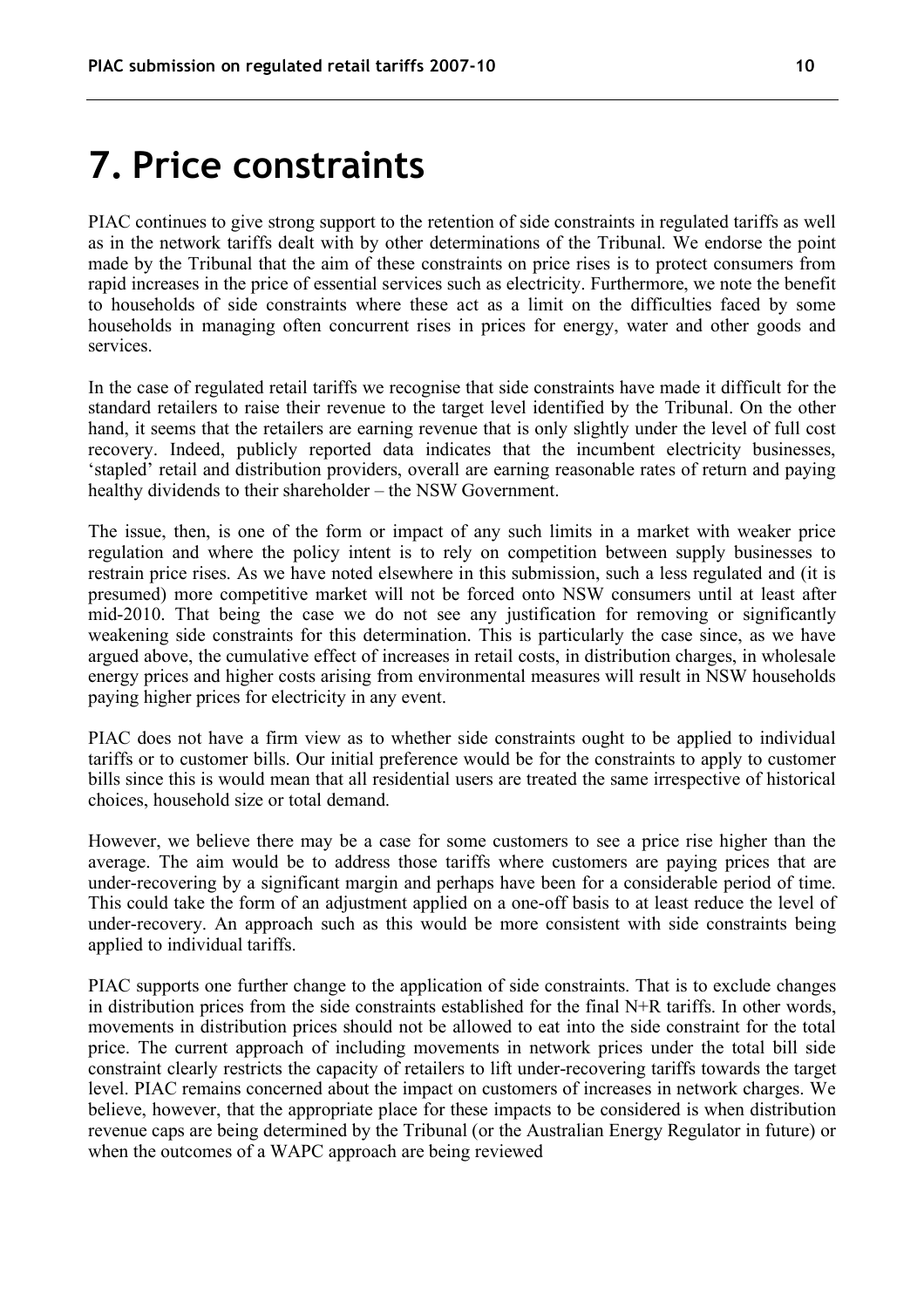We do not support proposals to design side constraints so as to permit retailers arbitrarily to move standard customers onto ToU tariffs.

#### **8. Assessing the options**

PIAC maintains its support for the N+R form of regulation as the approach to standard tariffs which best balances customer impacts and the need for appropriate returns to retailers and other businesses in the energy supply chain. This is most particularly because N+R allows for prices to be set in a way, which approximates closely the actual costs for each of generation, transmission, distribution and retail activities. By contrast, it may be observed that tariffs set under weaker regulation do not necessarily provide such clear information about the costs incurred on behalf of each end-user.

We recognise that not all of the incumbent retailers have tariffs that are fully cost recovering in all cases. However, it needs to be recognised that not all the retailers are under-recovering. This being the case, we think the Tribunal (and the NSW Government) ought to consider means of addressing these problems other than attempting to resort to proxies for competition.

That Country Energy, the incumbent with the most difficult position with respect to cost recovery, is reporting retail revenues 3% below the level of cost-recovery suggests a small increase in customer prices, not inconsistent with side constraints imposed by previous determinations, deserves consideration by consumers and the Tribunal.

It is difficult for PIAC to provide detailed comment on the exact details of the price increases that may be warranted. This is because we lack information about whether the reported under-recovery has arisen primarily from residential tariffs or those applied to commercial customers. We believe it is likely that a large proportion of this under-recovery is the result of a small number of customers on tariffs that individually are well below the level of cost-recovery. If this is the case it may be reasonable for these customers to face a price rise which is greater than that applied to residential users generally. That is, in some cases it may be appropriate for the Tribunal to set a side constraint for customers on certain tariffs that allow for a greater level of price increase than for customers generally.

It is important to point out that both small overall price rises and targeted adjustments to tariffs comprise a form of detailed management of the pricing decisions of the energy supply businesses. As a result these options conflict with the overall policy orientation preferred by the NSW Government, the retail energy industry and the Tribunal by giving a role to regulatory intervention over and above that of 'market forces' or the operation of competitive markets.

We do note, however, the irony of the NSW Government supporting regulatory interventions where it believes these are needed to support the growth of a competitive market despite their being contrary to the apparent desires of most consumers – that is, introducing retail price headroom in order to stimulate customer switching and the appearance of a more dynamic retail market.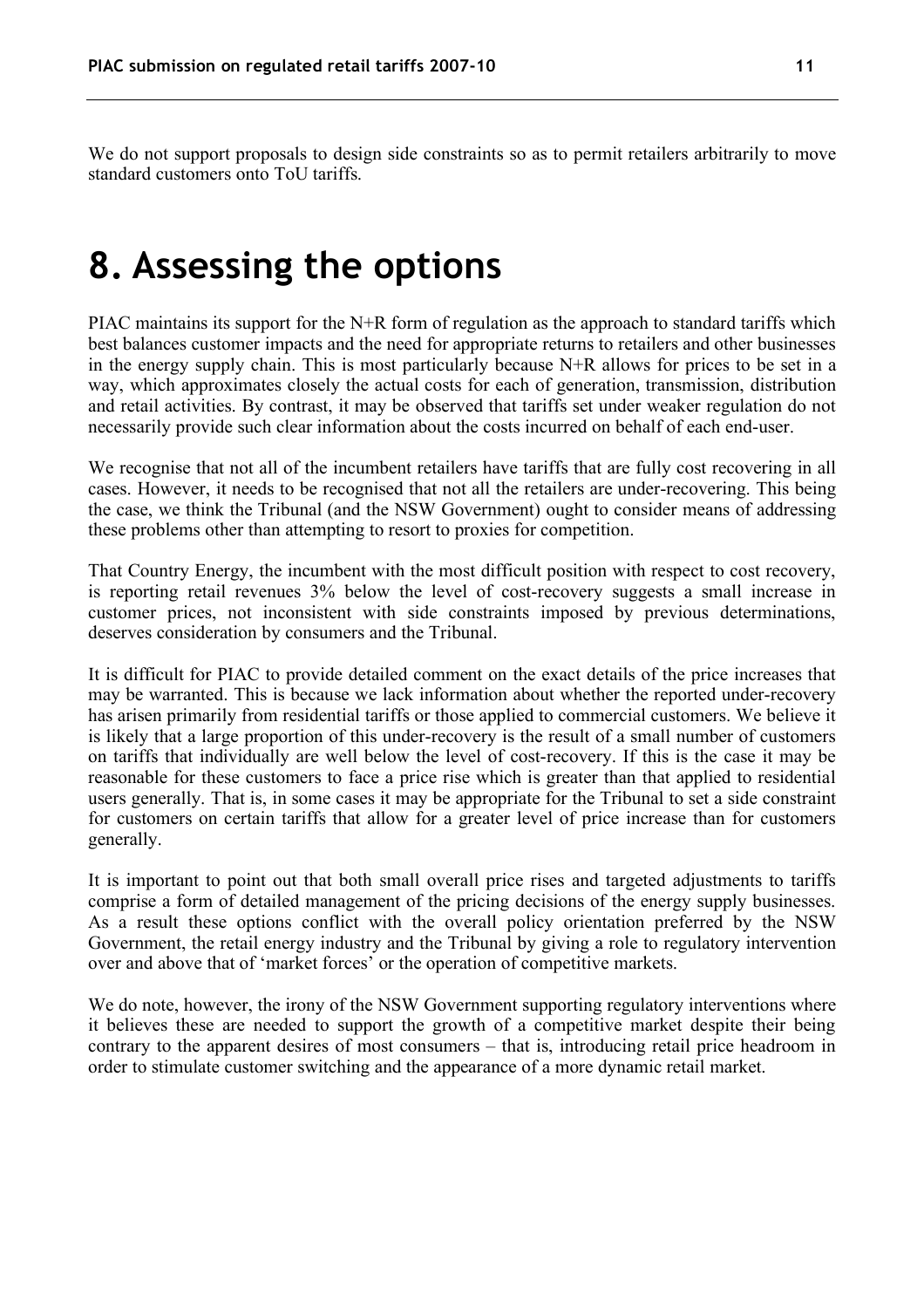#### **9. LRMC and hedge costs**

PIAC considers that the next retail tariff determination will impose a significant increase in costs on consumers for the supply of electricity. This is the result of the terms of reference given to the Tribunal and policy of the NSW Government. Further, there will be very few benefits available to consumers from increased competition during the next regulatory period that will offset those higher costs.

As a result, it will be important that the Tribunal attempt to identify the lower end of a range of estimates for the costs to the incumbent retailers of increased costs for hedging and the long run marginal cost (LRMC) of generation. We believe focussing on the lower end of costs, particularly for energy hedging contracts, is appropriate since this would reflect the behaviour of energy market participants and the increased use of strategies such as joint ownership structures for generation and retail businesses.

In the absence of consultants' advice to the Tribunal it is difficult for PIAC (and perhaps any other stakeholder) to offer more detailed comments. The question of the level of allowance for LRMC captures some of the central elements of the debate about the future of the Australian energy market. On the one hand we are concerned that allowances of LRMC are serving to drive up enduser prices for what is an essential service. On the other hand we recognise that, given current government policy across the NEM, there is a significant public interest in ensuring there is continued private investment in new generation capacity.

PIAC identifies the challenge for regulators and governments as finding the appropriate balance between affordability and reliability.

However, it is important that the Tribunal distinguish clearly between the costs associated with hedging and those derived from estimates of LRMC. A simplistic view might be that LRMC and hedging costs both provide signals for investment in generation. The difference is the timeframe over which the signal might be said to be operating. It is important that the Tribunal avoid 'double counting' of these signals – in effect, compounding the signal and the costs to end-users by including it in both hedge costs and LRMC.

EnergyAustralia has argued that the costs of hedging and risk management by retailers are the more important factor for the Tribunal to take into account. Certainly PIAC agrees there is merit in the point that hedging costs are easier to observe directly and perhaps easier to estimate in the shorter term.

Given the argument put by EnergyAustralia it may be that the Tribunal ought to decide to include in its determination an allowance for only one of these costs.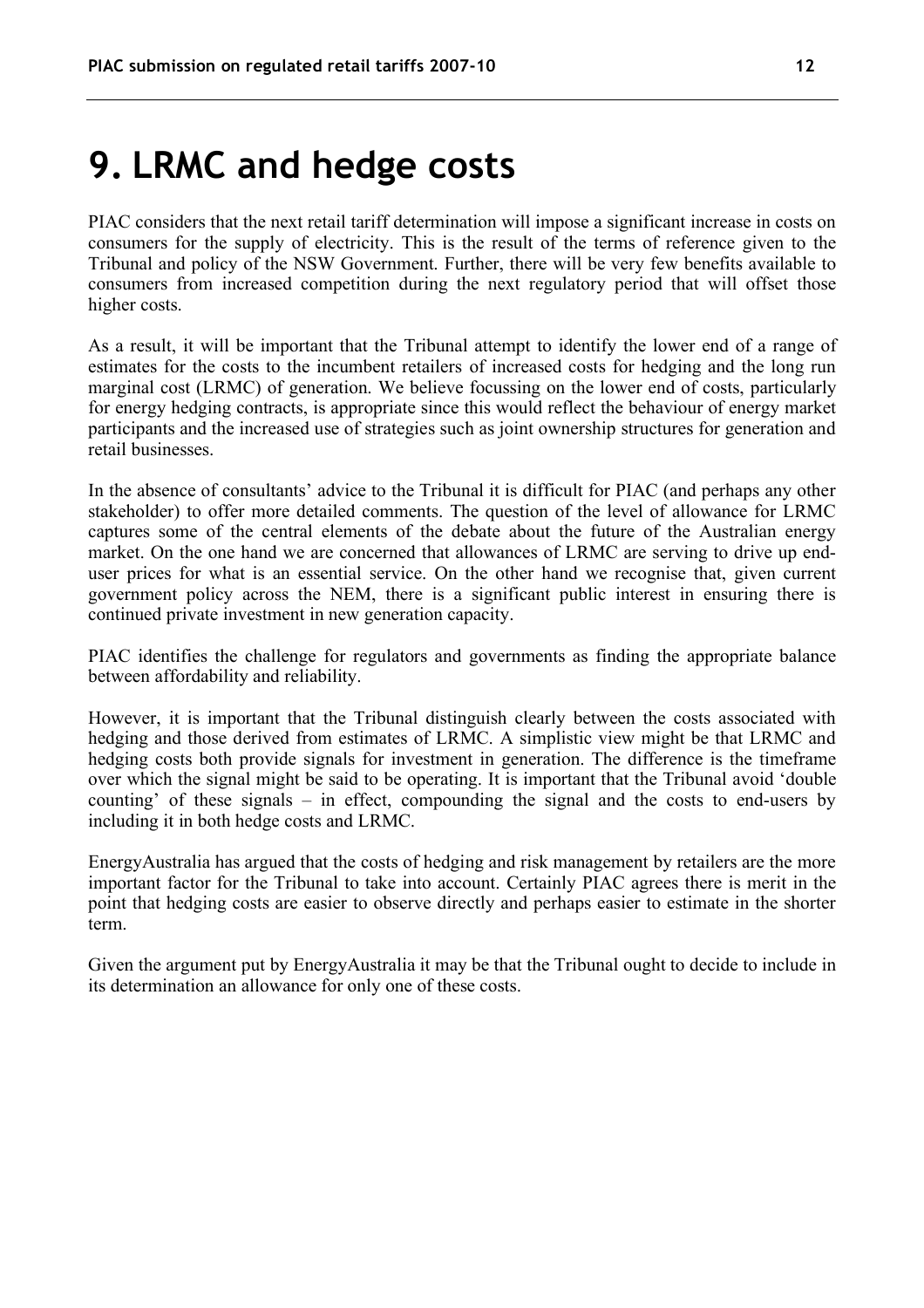#### **10. New entrant costs**

PIAC and its community stakeholders see this element of the terms of reference wholly as intended to introduce headroom to standard retail prices. That is, the aim is not so much to compensate retailers for appropriate, efficient costs but to stimulate more dynamic competition in the NSW retail energy market. The Government believes it is enough to entice new entrants to the NSW retail energy market by the crude measure of lifting prices for all small end-users. This is irrespective of the likely extent of competition for the majority of NSW residential consumers or whether the end result is a windfall to the incumbent retailers.

There is a case to be made, in the public interest, that regulated prices need to be raised to match higher costs of wholesale energy and to address the under-recovery of retail costs on average. Regulation is used in markets such as for the supply of essential services to ensure that prices remain close to the level of efficient costs. In other markets it is competition that supposedly operates to constrain costs. What is being offered to NSW households now is the prospect of prices being lifted above efficient levels in order to perhaps create the dynamic competition that may eventually reduce prices to their efficient level.

The obvious difficulty is that, having moved away from efficient costs as the gatekeeper for likely new entrants neither the Government or the Tribunal can be sure how much allowance should be made. For example, we would assume the lowest cost retailers would be those businesses that are integrated with a generator. In the case of retailers without such a 'natural hedge' the question is whether the regulatory arrangements should compensate those businesses for the relative weakness of their business strategy.

The broader problem with this aim of stimulating more dynamic competition is that it is unlikely the community will accept that they can benefit from competition in the supply of essential services where this relies on higher prices. It should be noted once more that the introduction of retail price headroom is to occur before any credible assessment is undertaken of the effectiveness of competition in the NSW retail energy market and the extent to which it will prevent further, unreasonable price rises.

PIAC understand that the NSW Government believes that more intense retail competition can address wider market issues such as future investment in baseload generation. Our view is that centrality of this belief in energy market policy reflects the conviction of this Government, and those in other jurisdictions, about what Ronald Reagan referred to as 'the magic of markets'. Retail competition is a very imprecise instrument for attracting new investment in the generation sector, particularly in a market where to date both retailers and consumers have shown a degree of reluctance to engage in the competitive space.

Decisions about investment in generation are for the longer term, certainly beyond the term of the next determination. Any retail price headroom, on the other hand, will impact in the short term. Since standard tariffs will rise from July 2007 the inclusion of higher retail costs on the basis of what might be incurred by a new entrant represents a windfall to the incumbent businesses as well as underwriting higher profitability for second tier retailers. The introduction of retail price headroom will involve consumers in subsidising the creation of a more dynamic market. It will create a wealth transfer from consumers to energy retail businesses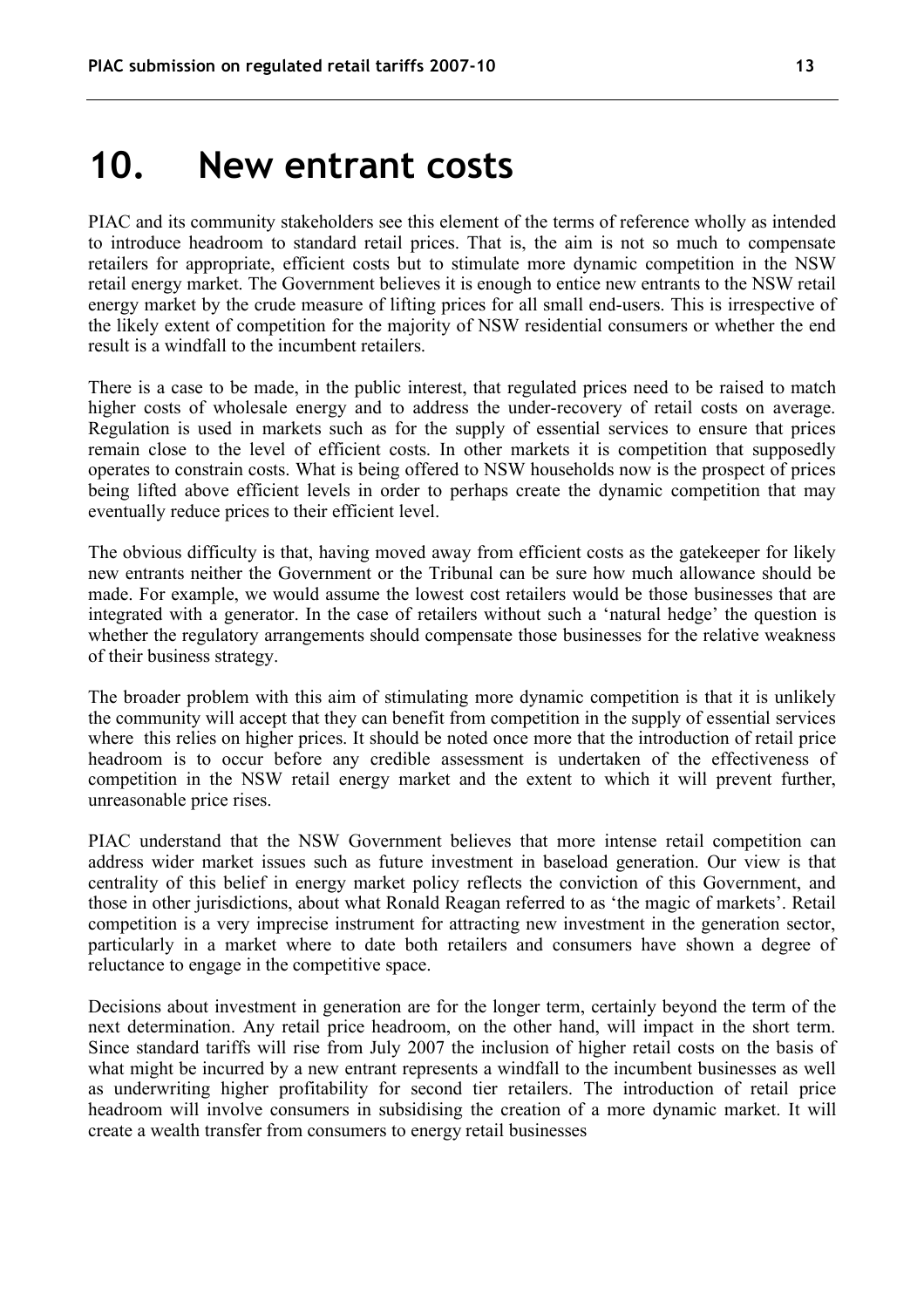The extent of this transfer will be greater where the Tribunal determines to set the price headroom on the basis of the highest cost new entrant, for example a retailer without an existing customer base in another jurisdiction and without the protection of an internal hedge through being jointly owned with a generation business.

We urge the Tribunal to take a very cautious approach in considering whether to include an allowance for new entrant costs in the standard tariffs.

#### **11. Retail margins**

PIAC is not surprised that the incumbent retailers have highlighted examples of higher levels of recovery of retail costs in other jurisdictions. What PIAC and its community stakeholders see in these examples is that jurisdictions with higher levels of competition and customer switching would seem to have higher costs and higher prices. Again, we are left to ponder how consumers can be said to benefit from more dynamic competition where it seems this can be achieved only through the imposition of higher prices.

That the level of cost recovery may be higher in other jurisdictions does not lead to the conclusion that prices must be too low in NSW. As the Tribunal itself is aware, there is strong evidence that in some cases regulators in other jurisdictions have made inappropriate decisions about the types and level of costs which ought to be recovered through regulated or capped prices.

PIAC does not support the retail margin being calculated so as to 'compensate' the incumbent businesses for asymmetric risks such as the failure of a retailer's billing system. It simply is unreasonable for retailers, whether incumbents or new entrants, to expect a free ride such that they can pass on any and all costs and risks to their customers. We are bemused to see energy retail businesses on the one hand eager to expose consumers to the risks of competitive markets but, on the other hand, unwilling to shoulder the consequences of their own planning and management decisions.

Similarly, we question the extent to which the incumbents should be 'compensated' for the risk inherent in customers being lost to other retailers when they exercise choice and switch between suppliers. Retailers should not be protected from the consequences of competition, especially not at the expense of consumers. If churn rates do rise as promised then presumably the individual retailers will increase the rate at which they secure new customers from their competitors.

EnergyAustralia have proposed a further 'compensation' by way of a mark-up in retail margins to account for the 'risk' that market customers of the incumbent retailers may opt to transfer back to a standard tariff. PIAC do not support this option. In our view it is a weak attempt to justify a further increase in retail margins. EnergyAustralia have not provided any evidence to support this proposal other than the implied argument that it is too easy for customers to revert to standard tariffs. In essence, this comes down to an argument that in many cases market contract offers are not sufficiently attractive to consumers to be able to compete with the standard tariffs. This is an argument not about costs but about the level of retail headroom to be set in the next determination – an issue we have addressed above.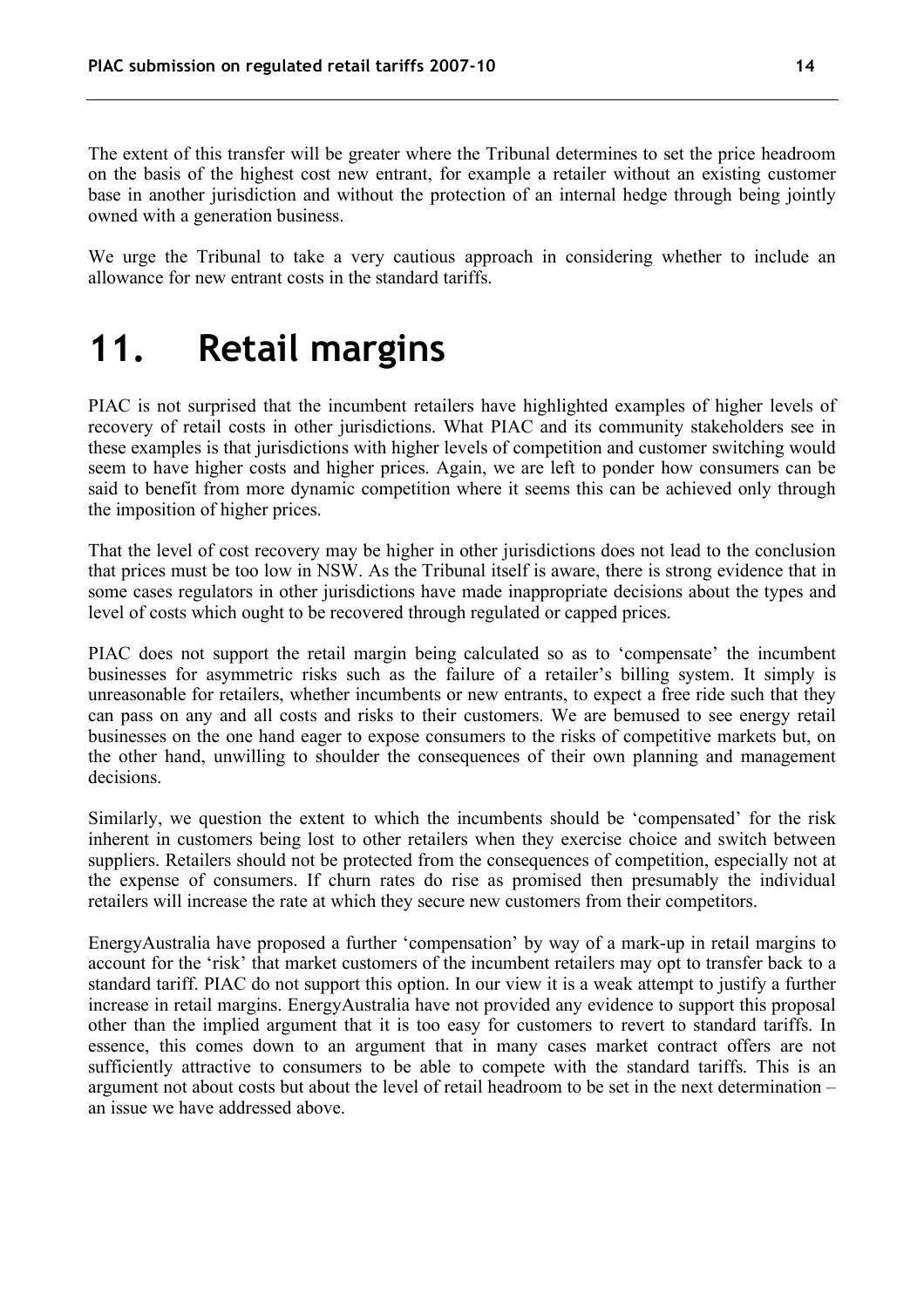### **12. 10% Green Power**

PIAC is interested in the price implications of the NSW Government's new policy that each 'new' customer (whether moving house or changing retailer) be offered a Green Power component of a minimum 10% of their total consumption. We support this policy. In our view it would not be appropriate to attempt to address concerns about price impacts through standard tariffs.

The requirement is for retailers to provide the option of the 10% Green Power component. This will apply to both standard customers and market contract customers. Clearly it will be difficult for the Tribunal to attempt to regulate the price of this component for one group of customers and not for another.

For standard customers the 10% offer effectively will made in addition to the regulated standard price. We believe this will be consistent with the proper role of standard tariffs in providing a simpler, flatter tariff. Accordingly, we would argue against the inclusion in standard tariffs of an allowance for the 10% Green Power option.

PIAC notes the concerns of the Energy and Water Ombudsman (EWON) about the potential for confusion on the part of standard customers. To paraphrase, we see this as an argument for price regulation to protect standard customers, particularly those who may be described as vulnerable, in cases where it may not be made clear whether the 10% Green Power component is offered along with an offer of a standard contract or the offer of a competitive contract.

We share the concern about the potential for confusion arising from the wording of the legislation and the observed behaviour of energy retailers in marketing 'green' energy products. PIAC has made representations to the Government seeking improvements in the legislation that will implement this new policy. Should such amendments not be made we may elect to make a further representation to the Tribunal on the question of the pricing of the 10% Green Power component.

#### **13. Miscellaneous charges**

PIAC welcomes the arguments submitted to the Tribunal by EWON and the NSW Council of Social Service (NCOSS) in relation to miscellaneous charges. We endorse their view that increases in the level of these charges should be approved by the Tribunal only on the basis of firm evidence being supplied by the retailers concerning the costs they incur in relation to these matters. Information on the level of comparable charges in other jurisdictions or industries is not sufficient for this purpose.

As the Tribunal will be aware, PIAC has consistently expressed its concern with these charges and their impact on consumers, especially those on low-incomes or who are tenants. We tend to the view that miscellaneous charges cover costs or activities performed by the retailers which reasonably could be seen as merely the costs of doing business as a an energy retailer.

We also note that the retailers each adopt their own practice about when they levy these charges onto their customers. This suggests to us that the claim that these charges are important to the financial integrity of the retailer cost to serve model are weak at best. Indeed, in some cases we are aware that retailers do not levy these charges in deference to the objections of their customers. That